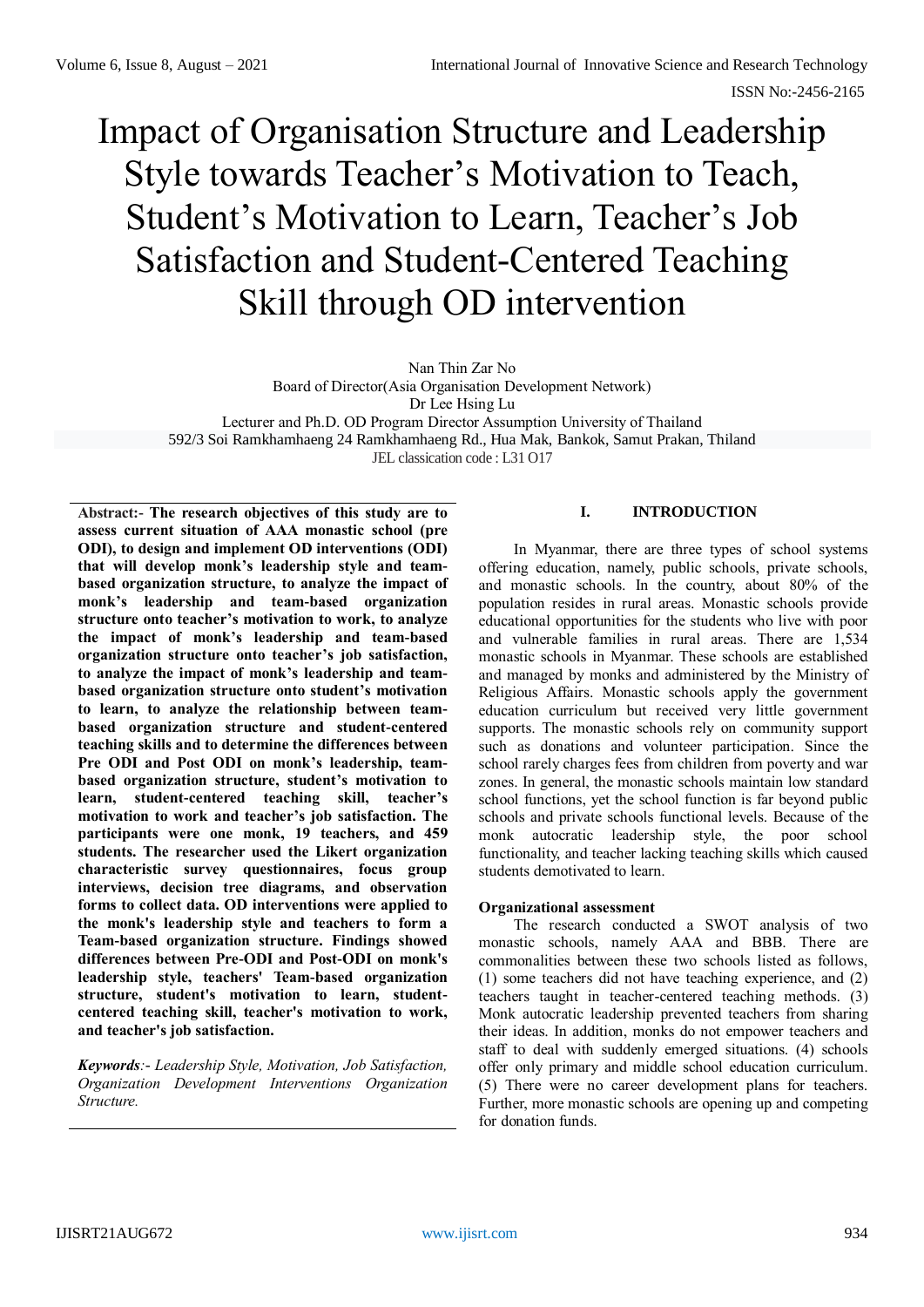The researcher interviewed monks at AAA monastic school and identified problems below, (1) Teachers' performance was low due to lack of teaching experience. (2) There was no proper organizational structure in this monastic school. (3) Monk's is acting autocratic leadership style (4) Teacher's teaching skills were inexperienced to improve students' learning attitude and behavior. (5) Some students were depressed to be motivated to learn. (6) Monks did not provide resources to teachers so that teachers could not fulfill teaching responsibilities at the monastic school steadily and sustainably. (7) Teachers were demotivated and dissatisfied to work. (8) There are no high school level curriculums were offered. (9) Monk arranged a few study guides to support high school students who lived at the monastic school, but high school students had to attend the other high school, which was far from monastic school.

The research objectives of this study are

To assess the current situation of AAA monastic school (Pre-ODI)

To design and implement OD interventions (ODI) to develop monk's leadership style and team-based organization structure. To analyze the impact of monk's leadership and team-based organization structure on teacher's motivation to work.

To analyze the impact of monk's leadership and team-based organization structure on teacher's job satisfaction.

To analyze the impact of monk's leadership and team-based organization structure on student's motivation to learn.

To analyze the relationship between team-based organization structure and student-centered teaching skills.

To determine the differences between Pre-ODI and Post-ODI on monk's leadership, team-based organization structure, student's motivation to learn, student-centered teaching skill, teacher's motivation to work, and teacher's job satisfaction.

# **Research Questions**

The research developed the research questions as follows.

1. What is the current situation of monk's leadership style, team-based organization structure, teacher's motivation to work, student-centered teaching skill, and student motivation to learn of AAA monastic school?

2. What ODIs can be applied to develop monks' leadership style and organization structure?

3. Will monks' leadership and team-based organization structure impact teacher's motivation to work?

4. Will monks' leadership and team-based organization structure have an impact on teacher's job satisfaction?

5. Will monks' leadership and team-based organization structure have an impact on student motivation to learn?

6. Are there a relationship between team-based organization structure and student-centered teaching skills?

7. Are there differences in student motivation to learn, student-centered teaching skills, teacher's motivation to work, and teacher's job satisfaction between Pre-ODI and Post-ODI?

# **II. REVIEW OF RELATED LITERATURE**

#### **Situational leadership**

Northouse (2016) defines leadership as a process whereby an individual influences individuals to achieve a common goal. Burns (1978) states that leadership is a joint mobilization by some individuals with motives and specific values, politics, and various sources of economic endurance.

#### **Team-based Organizational Structure**

Daft et al. (1983) stated that a team-based organizational structure means that teams handle everyday tasks. Its task structure is simpler and more flexible than the hierarchical structure. The team-based structure can enhance problemsolving ability, decision-making ability, and trust within the team, and the organization formed teams to perform organizational goals and objectives. Usually, team members have the discretion to manage their works and tasks to achieve common objectives and goals.

# **Motivation**

Herzberg et al. (1959) pointed out that the opposite of dissatisfaction is not satisfaction but no dissatisfaction. Both hygiene factors and motivators are existing different ways (Naylor 1999: 542). In schools, teachers' motivation and capabilities are core processes and efforts to enhance schools' effectiveness. Highly motivated teachers can create a social, psychological, and physical climate in the classroom.

According to Vroom's Expectancy Theory. Vroom (1964) explained that when people decided whether to exert self-control to pursue a particular goal. Drives and desires are deficiency or need that activates behavior are goals or an incentive. These are thought to originate within the individual and may not require external stimuli to encourage the behavior. Whereas more subtle drives might be the desire for praise and approval to motivates an individual to please others. Skinner (1939, 1971) proposed that if pleasant consequences follow a behavior, the behavior tends to continue. The negative reinforcement will stop the behavior. Weiner (1976) identified attribution theory that persons' attributions attempt to explain their success or failure determine the effort they are willing to exert in the future.

#### **Job satisfaction**

Monyatsi (2012) argues that high job satisfaction among teachers motivates them to remain in the teaching sector. Nguni et al. (2006) further suggest that satisfied teachers will be more willing to invest extra time and energy in their work. In addition, teachers have a mentor who feels less isolated, and they are willing to ask for help when needed (Ingersoll, 2002). Thus, mentors can help teachers achieve higher levels of job satisfaction.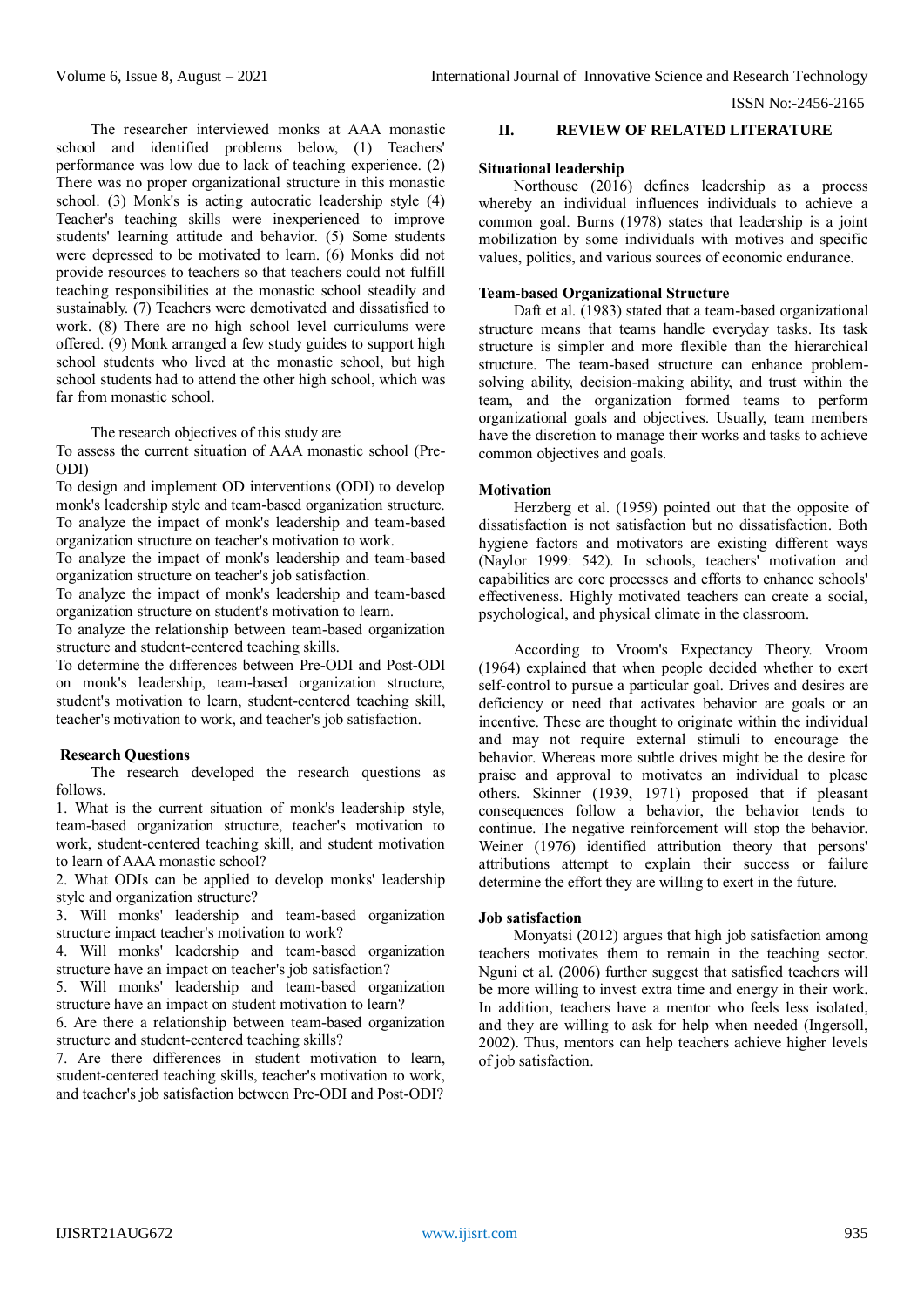#### **Methods of student-centered teaching**

There are different methods of teaching to stimulate student's insight during instructional processes.

# **Interactive lecture demonstrations**

Students make predictions about the outcome of a classroom demonstration. They then observe the experiment or demonstration, describe the results, and discuss and reflect on the observed outcome. Crouch et al. (2004); Sharma et al. (2010)

#### **Problem sets in groups**

Cortright et al. (2005) stated that students work on problem sets in teams and submit one set of solutions per team.

Small group discussion and peer instruction

Armbruster et al. (2009). Students think about the answer to a question posed by the instructor and then discuss the question. The instructor selects students to explain the consensus to the class.

# *Conceptual framework of the study*

The conceptual framework shows that independent variables, namely, situational leadership and team-based structure, have impact on dependent variables, namely, student-centered teaching skills, student's motivation to learn, teacher's motivation to work and teacher's job satisfaction.



**Figure 1 Conceptual framework**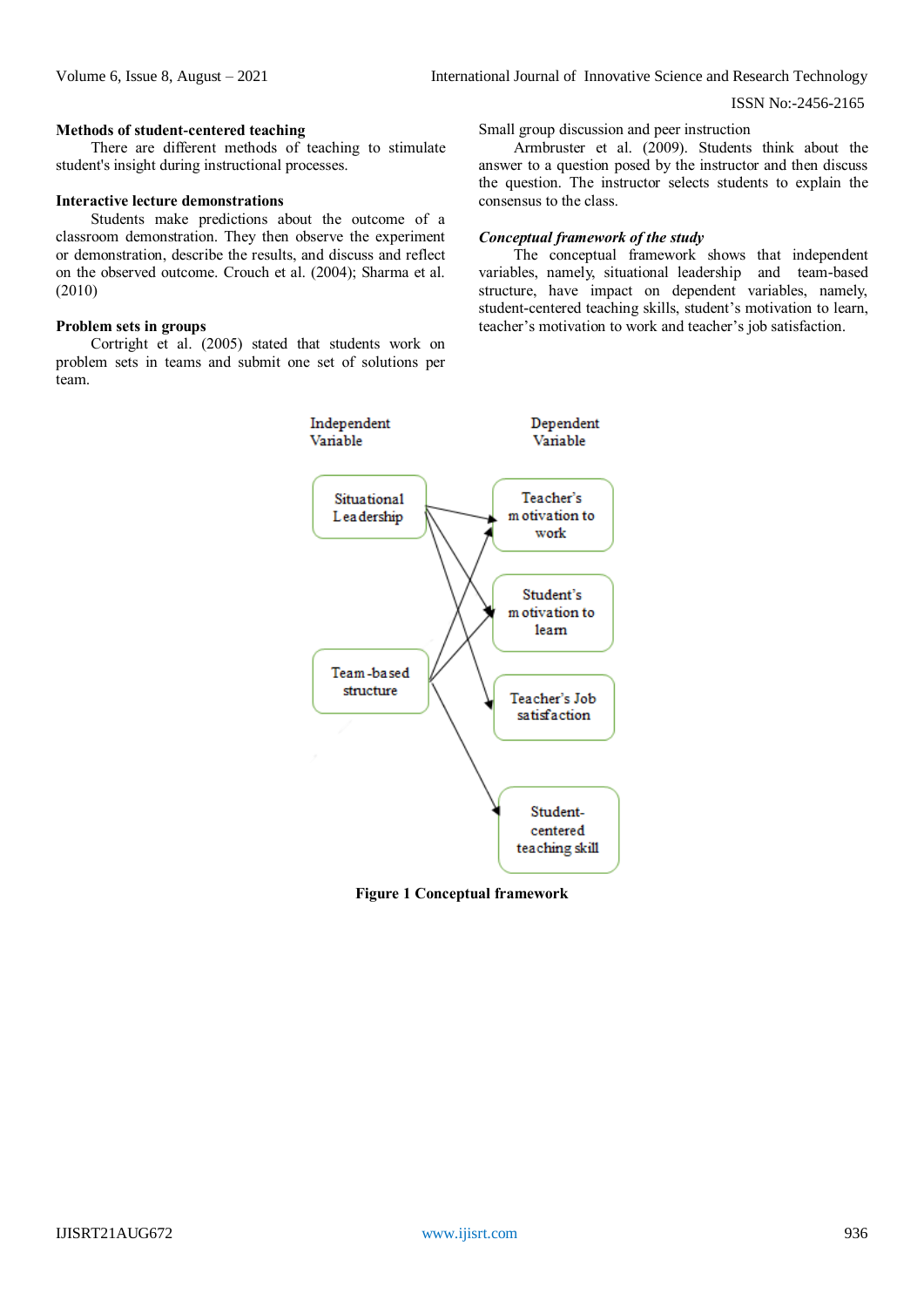# **Figure 2** *Action Research Framework*



# **Action research framework**

According to conceptual framework, action research framework is formed. An action research framework consists of three stages which are Pre-ODI, ODI and Post-ODI as shown in Figure 2.

In the Pre-ODI stage, a Job satisfaction survey was used and analyzed whether teachers are satisfied to work or not. However, there was no proper organizational structure to support this monastic school. Monk was not capable of managing his monastic school effectively with an autocratic type. Monk used to make decisions by himself, and teachers must follow accordingly; thus, teachers were not motivated to work because they could not share ideas regarding teaching and school management matters. Since most teachers worked part-time and commuting to school, a few full-time teachers who graduated from AAA monastic school stayed at school.

Most of the teachers were young without studentcentered learning skills, and they were using teacher center method towards their students; thus, most of the students were not willing to learn and were unable to achieve good academic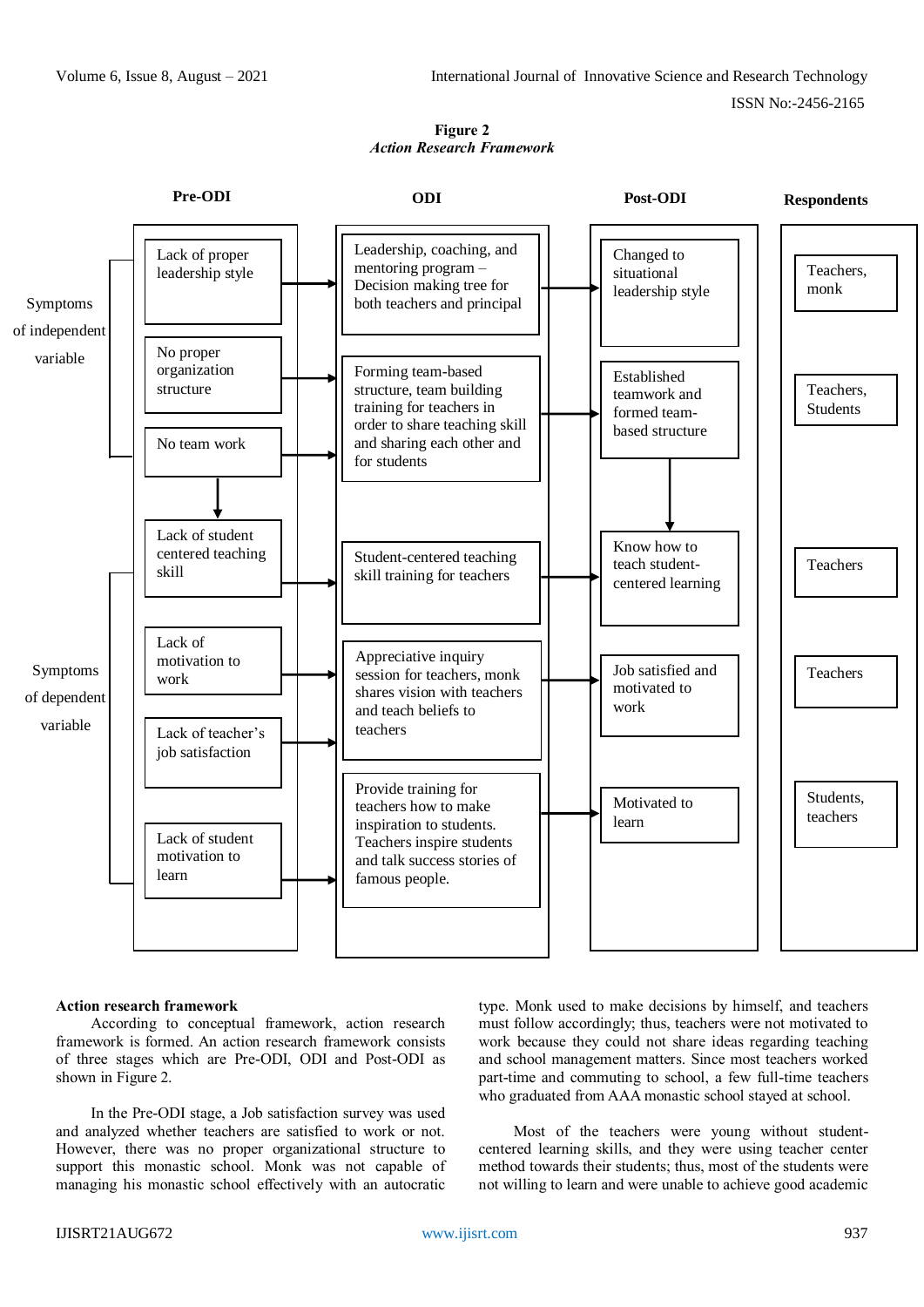performance. Moreover, some students in this monastic school did not have parents; they escaped from war zones, so that these students might be depressed mentally and lacked confidence and motivation.

During the ODI stage, the researcher applied situational leadership theory to analyze what leadership styles teachers preferred. The researcher provided the student-centered teaching skill training sessions to improve teaching skills and increase teachers' motivation to work. The researcher used surveys and observation forms to collect data to analyze how to motivate teachers. An appreciative inquiry session to improve teachers' positive feelings, followed by a monk's shared vision. The motivational talk can increase student's motivation to learn by the speakers. Teachers play an essential role in increasing student's motivation. The researcher taught teachers how to inspire students, treat students as their children, and share success stories with students about famous people in the world; Trained teachers on setting clear learning objectives, creating a threat-free environment, and offering experiences at various stages of achievement. Monk set a collaborative agreement with a nearby high school to develop effective learning methods for its boarding students at the high school level.

Teachers, who live near monastic schools, were recruited and hired not to have transportation difficulties. The research helped set up a team-based structure to comprises teachers' works and students' studies through team-building intervention and process, trustworthy climate, effective communication and cooperation among teachers, and improved student learning motivation. This essential teambased structure leads to increased performance, teacher satisfaction, and student motivation to learn. The researcher worked with teachers to build a sense of camaraderie, develop problem-solving skills and improve morale. The researcher trained the monk to identify leadership styles and use them based on different situations, thus improving teachers' motivation and satisfaction. Senior teachers were grouped with junior teachers in teams to improve their teaching and management skills.

Student teams were formed in many disciplinary so they can learn problem-solving and communication skills. For example, the student council can speak about students' feelings and difficulties with teachers and studies—the sports team practices cooperation and communication. The student learning groups build up trust and work toward a common goal. Extra activities such as music and arts stimulate students to share ideas, listen, talk, communicate, and build help in every area of school life.

In the Post-ODI stage, the researcher discussed the improvements after the ODI stage and use the same set of questionnaires, methods of observation, in-depth interviews to collect scales of student's motivation to study, studentcentered teaching skill, teacher's motivation to work, and teacher's job satisfaction, team-based organization structure and leadership style.

#### **Research hypotheses**

Based on the conceptual framework the following hypotheses were tested.

H1: Monk's leadership style and team-based structure has impact on teacher's motivation to work.

H2: Monk's leadership style and team-based structure has impact on student's motivation to learn.

H3: Monk's leadership style and team-based structure has impact on teacher's job satisfaction.

H4: Team based structure has on relationship with studentcentered teaching skills.

H5: There is difference between Pre-ODI and Post-ODI impacts on leadership, team-based structure student-centered teaching skills, student's motivation to learn, teacher's motivation to work, and teacher's job satisfaction.

# **III. RESEARCH METHODOLOGY**

# **Scope and population sampling**

The researchers conducted Organization development interventions (ODIs) between September and December 2019 with 19 teachers, monks, and 220 students. The total number of students was 451, but the researcher chose only the middle and high school students because primary students were too young to take surveys and answer interview questions.

# **Methods and research instruments**

This action research model adopted the mixed-method. Quantitative results were obtained by analyzing the data of questionnaires before and after the intervention.

### **Questionnaires**

Surveys were modified depending on Myanmar culture and teacher's situation in AAA monastic schools. The decision-making tree (leadership) questionnaire's reliability test score of Cronbach's Alpha score is 0.608. The researcher used Item-Objective Congruence (IOC) method to test content validity by requesting three subject matter experts to evaluate each question of the questionnaires and assigned one of the following values -1 (irrelevant),  $0$  (not sure) and  $+1$  (relevant), then calculated mean score of each question assigned values from three experts. Only the question's mean score is more significant than 0.6 meets content validity criteria. Rovinelli and Hambleton (1977)

| Table 1 The Cronbach's Alpha test result of the survey |
|--------------------------------------------------------|
| <i><u><b>guestionnaires</b></u></i>                    |

| yuesuvnnun es                    |                   |                       |                    |  |  |
|----------------------------------|-------------------|-----------------------|--------------------|--|--|
| Variable                         | Cronbach<br>alpha | No of<br><b>Items</b> | <b>Reliability</b> |  |  |
| Teacher's motivation<br>to work  | 0.808             | 25                    | Reliable           |  |  |
| Student's motivation<br>to learn | 0.701             | 21                    | Reliable           |  |  |
| Teacher's job<br>satisfaction    | 0.812             | 24                    | Reliable           |  |  |
| Team-based structure             | 0.823             | 10                    | Reliable           |  |  |
| Leadership                       | 0.608             |                       | Reliable           |  |  |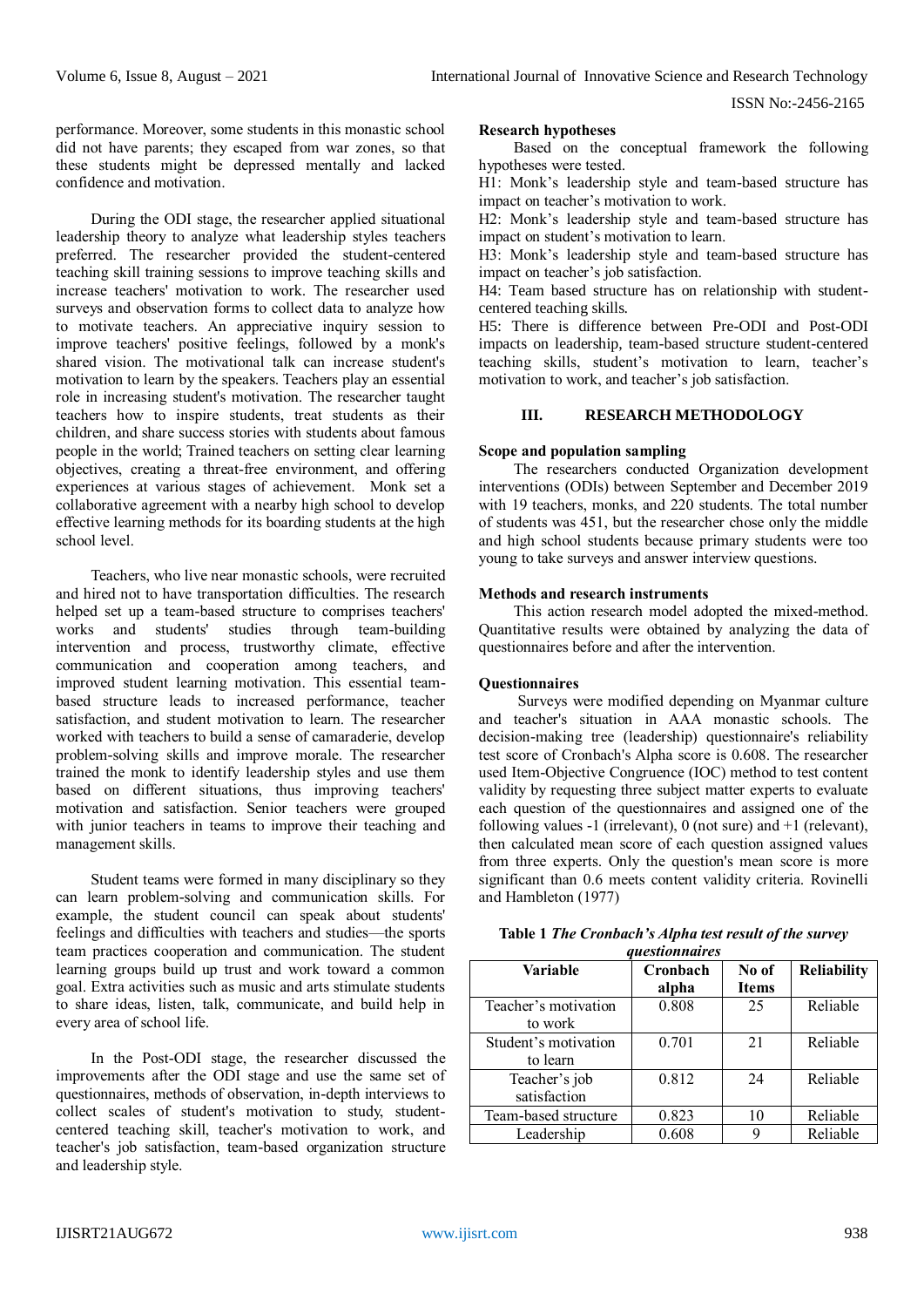The study applied a semi-structured interview. The interview was taking place two times before and after OD

## **Statistical Procedure**

Frequency distributions and percentages were employed to measure the demographic data. To measure and compare the improvements of Pre and Post-intervention on the outcomes of each variable, mean, median, and standard deviation together with sample t-tests were used to evaluate whether the variables are significant improved between the Pre and Post Stages.

#### **IV. ANALYSIS OF FINDINGS AND DISCUSSION**

# **Quantitative findings**

The results of the Sample t-test were shown in the table.

**Table 2** *A Summary of Sample t-test results between Pre-ODIs and Post-ODIs*

| Dimensions and<br>Variables      | Pre<br>ODI | Post<br>ODI | Mean<br><b>Changes</b> | Significance<br>95%<br>Confidence<br><b>Interval</b> |
|----------------------------------|------------|-------------|------------------------|------------------------------------------------------|
| Teacher's<br>motivation to work  | 1.4        | 4.6         | 3                      | 0.000                                                |
| Student's<br>motivation to learn | 1.4        | 4.3         | 2.9                    | 0.000                                                |
| Teacher's job<br>satisfaction    | 1.6        | 4.5         | 2.9                    | 0.000                                                |
| Leadership                       | 1.6        | 4.6         | 3                      | 0.000                                                |
| Team-based<br>structure          | 1.29       | 4.7         | 3.41                   | 0.000                                                |

# **Qualitative findings**

#### **Organization structure**

The researcher found that organizational structure changed positively between pre-and post-ODI stages through semi-structural group interviews, independent observation, and participatory observation. At the end of the team-building process, the teacher formed teams to share experiences and knowledge. So, junior teachers could get advice from senior teachers regarding academics. In addition, the student council collects voices from students, and they shared opinions with teachers; besides, students can learn from each other by forming study groups. Hence the new team-based structure is replaced the traditional organizational structure using at AAA monastic school now. Monk maintains effective communication with teachers and students as the team-based structure is performing well.

Teachers have become hard-working. Most teachers know what is expected of them to work, and responsibilities are shared among team members. Teachers act quickly on their decisions. Teachers share experiences, information, and knowledge with each other and student studies within the group to study together. Teachers have a meaningful, shared purpose and solve problems with effective results. Teachers are strongly committed to a shared mission, and teachers take

the initiative to resolve issues between themselves without involving the monk. Monk arranges group meetings regularly, and teachers establish supportive relationships with each other. Teachers help one another deal with problems or resolve issues teachers seek and give each other constructive feedback teachers' collaborations with other teams are productive, worthwhile, and yield good results teachers make consensus decision-making.

#### **Leadership**

After leadership coaching, it had been observed that principal's leadership style was changed to participative leadership among situational leadership style depending on teacher's behavior. Monk does not make decision by himself and orders and accept ideas from teacher, trust teachers, having teamwork and establishing organization goals together. It had been observed that factors improving leadership in post ODI stage are engaging subordinates (teachers) to get empowerment, the teachers felt that the monk was taking care of them and listened to the monk's instructions and suggestions.

### **Student-centered teaching skill**

At the end of teaching training, senior teachers, principal and researcher evaluated the specific teacher through at least one classroom instruction observation. Junior teachers had to submit reflection report what they learned from training. It had been observed that teachers started to use student-centered teaching by focusing on the students' critical thinking and analytical skills, providing feedback and encourage student's participation in class, using relevant teaching methods, aids, materials and techniques, demonstrating respectful behavior toward students, demonstrating sensitivity to different cultures/ethnicities, acknowledging student strengths/successes, active participation by a broad range of students, students comfortable asking questions/requesting assistance and using time wisely, maintaining discipline and control. Teachers assist students with academic problems and teachers are self-confident, maintain professional comportment and appearance.

Students have differentiated learning opportunities and activities that meet their needs. They have equal access to classroom discussions, activities, resources, technology, and support. Also they know that rules and consequences applied fairly, clearly and consistently, have ongoing opportunities to learn about their own and other's backgrounds/ cultures/differences. Students strive to meet the high expectations established by the teacher.

The class tasks and activities are challenging and achievable because they are provided exemplars of highquality work and most of the students engage in coursework and discussions. Most of the students ask and respond to questions that require higher order thinking and demonstrated of expresses that learning experiences are positive, most of the students are well-demonstrated positive attitude about the classroom and learning, students take risks in learning without fear of negative feedback and highly support and assistance to understand content and accomplish tasks. Students have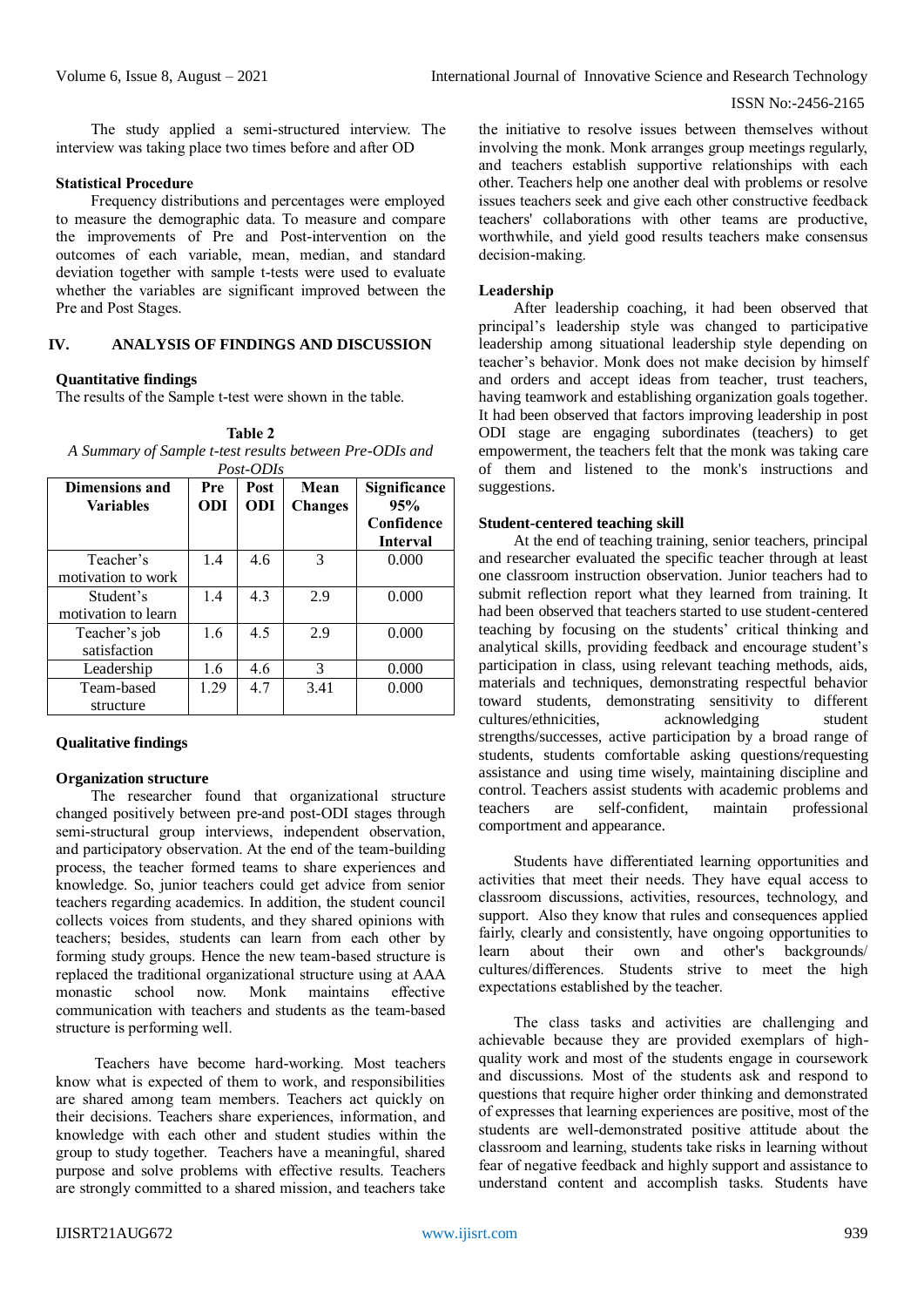opportunities to engage in discussions with teacher and other students, have connections from content to real-life experiences and actively engaged in the learning activities.

# **Hypothesis testing**

# **Research hypothesis 1**

H1: Monk's leadership and team-based structure have no impact on teacher's motivation to work.

H1: monk's leadership and team-based structure have impact on teacher's motivation to work.

The ANOVA analysis was a statistically significant causal relationship among the three variables. There was statistical significance in the effect of the linear model relationship among the variables since the p-value is  $0.000$  (< 0.05 alfa value), it is statistical significance, so the H01 is rejected. The predictor variables were monk's leadership and team-based structure. The dependent variable was teachers' motivation to work. The coefficient of multiple linear regression R2 values is 0.683; the finding of multiple linear regression indicated that the 68.3% chance of DVs could be explained by IV, which was the causal relationship among monk's leadership (IV) and team-based structure (IV) and teachers' motivation to work (DV). Based on analysis results, H01is rejected, so Ha1 is accepted.

#### **Hypothesis testing 2**

H2: Monk's leadership style and team-based structure has no impact with student's motivation to learn

H2: Monk's leadership style and team-based structure has impact with student's motivation to learn.

The output of the ANOVA analysis was statistical significance in the effect of the linear model relationship among the variables since the p-value is  $0.000 \le 0.05$ , alfa value), it is statistical significance, so the H01 is rejected. The predictor variables were monk's leadership and team-based structure. The dependent variable was teachers' motivation to work. The coefficient of multiple linear regression R square is 0.619. The finding of multiple linear regression indicated that the change of DVs could be explained by IV, which was the causal relationship between monk's leadership (IV) and team-based structure (IV) and student's motivation to learn (DV). Based on the analysis result, H01is rejected, so Ha1 is accepted.

# **Hypothesis testing 3**

H3: Monk's leadership style and team-based structure has no impact teacher's job satisfaction.

H3: Monk's leadership style and team-based structure has impact teacher's job satisfaction.

The coefficient of multiple linear regression R2 is 0.543 since the p-value is  $0.001 \leq 0.05$ ), which is significant. Thus, the finding of multiple linear regression proved a causal relationship between monk's leadership style and team-based structure impact teachers' job satisfaction. Therefore, rejected H30, and the alternative hypothesis H3a is accepted.

#### **Hypothesis testing 4**

H04: Team based structure has no relationship with studentcentered teaching skills between Pre-ODI and Post-ODI.

Ha4: Team based structure has relationship with studentcentered teaching skills between Pre-ODI and Post-ODI.

There was statistical significance in the effect of the linear model relationship among the variables since the *p* value is  $0.003 \leq 0.05$  alfa value), it's significance. The predictor variables was team-based structure. The dependent variable was student-centered teaching skills. The linear regression R2 is 0.850. The finding of Team based structure has strong relationship with student-centered teaching skills .Based on the analysis result, Ha4 is accepted.

#### **Hypothesis testing 5**

H5: There is no difference between Pre-ODI and Post-ODI on Monk's leadership, team-based structure, student-centered teaching skills, student motivation to learn, teacher's motivation to work, and teacher's job satisfaction.

H5: There is difference between Pre-ODI and Post-ODI on Monk's leadership, team-based structure, student-centered teaching skills, student motivation to learn, teacher's motivation to work, and teacher's job satisfaction.

Sample t-test was used to test student's motivation to learn, teacher's motivation to work, and teacher's job satisfaction and content analysis was used to analyse studentcentered teaching skills, in comparing difference between Preand Post ODI, paired sample t test was used to analyze the improvement level. According to the outcomes, there is statistically improvement in the scores between Pre-ODI (M=1.7,1.29,1.4.1.4,1.6) and Post-ODI (M=4.6, 4.7, 4.6, 4.3, 4.5), the **mean difference is 2.9, 3.41, 3.2, 2.9, 2.9 and t**  value is 0.000) for student motivation to learn, teacher's motivation to work, and teacher's job satisfaction  $(p<0.05)$ . So, Ha5 is accepted.

# **V. CONCLUSION**

This research study applied OD interventions such as team development plans, student motivational speech, leadership training and coaching courses, team building plans, student-centered educational skills training plans, team discussion courses, and organizational redesign to formulating actions, workshops and training sessions to enhance the quality of understanding through practices among teachers and staff.

After Post ODI, the findings showed that monk's leadership has changed to situational leadership, team-based structure is formed, teacher's motivation to work and student's motivation to learn is increased and student-centered teaching skill of teachers is improved.

# **RECOMMENDATIONS**

According to this research findings, changing organization structure and leadership styles significantly impact teachers' motivation to work, students' motivation to learn, teacher's job satisfaction, and student-centered teaching skills.